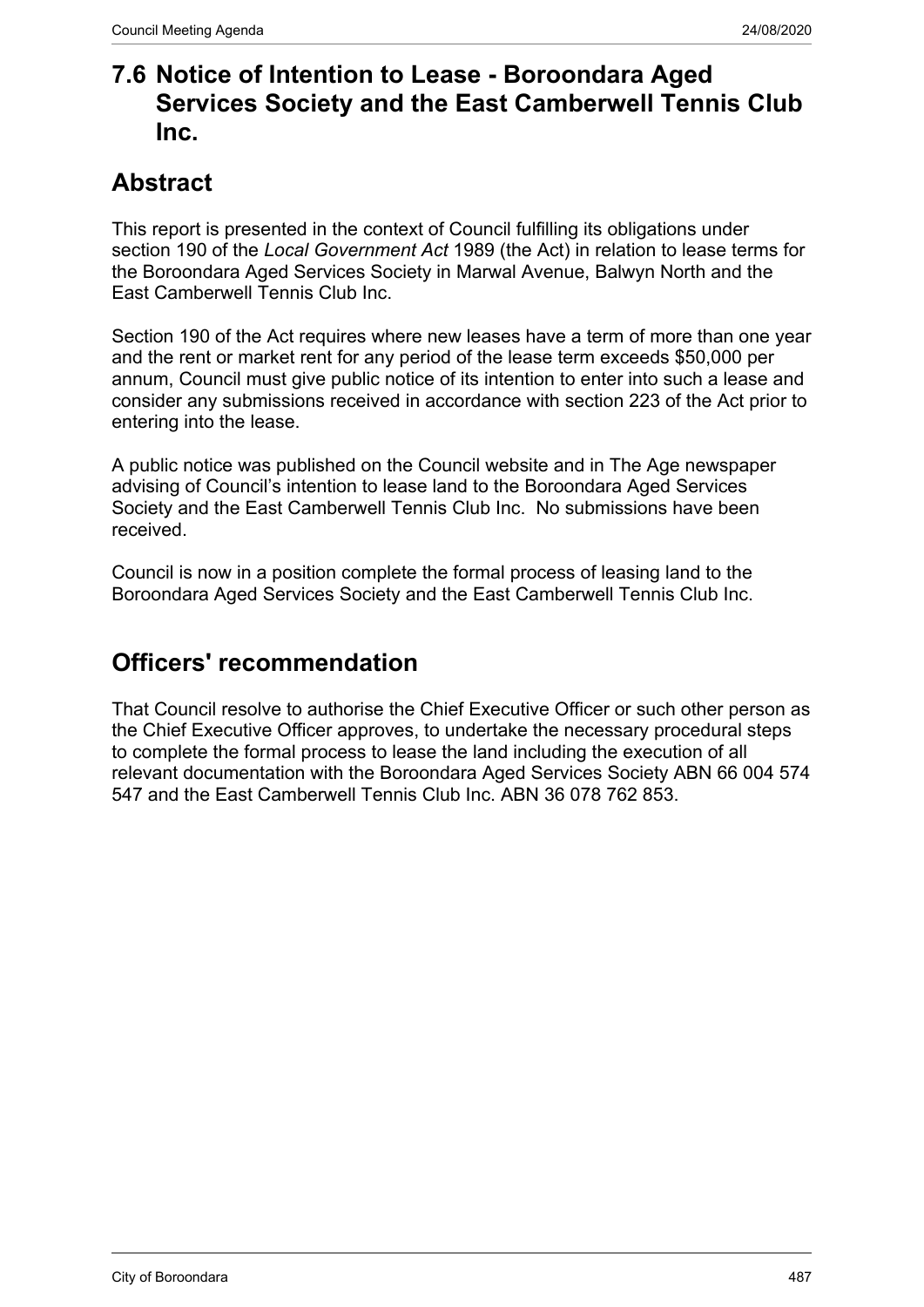### **Responsible director: David Thompson**

# **Governance**

#### **1. Purpose**

The purpose of this report is to enable Council to fulfill obligations under section 190 of the *Local Government Act 1989* (the Act) in relation to the lease renewals for the Boroondara Aged Services Society and the East Camberwell Tennis Club Inc.

 $\_$  , and the set of the set of the set of the set of the set of the set of the set of the set of the set of the set of the set of the set of the set of the set of the set of the set of the set of the set of the set of th

#### **2. Policy implications and relevance to community plan and council plan**

The process proposed for advertising Council's intention to lease these facilities is consistent with Council's *Council Assets - Leasing and Licensing Policy 2017*.

This report is consistent with the Council Plan 2017-21, in particular strategies 1, 2, 4 and 5 regarding communication and engagement, community inclusion, families and young people and health, ageing and disability.

The report also supports Stragegic Objective 7 of the Boroondara Community Plan 2017-27, to "*Ensure that ethical, financial and socially responsible decision making reflect community needs and are based on principles of accountability, transparency, responsiveness and consultation".*

#### **3. Background**

#### 9 Marwal Avenue, Balwyn North

Boroondara Aged Services Society currently leases the property. The current lease expired on 30 June 2020. Since this time the lease has been in over hold.

The Marwal Centre has been providing social support programs to seniors since 1979 when the North Balwyn Citizens Association began occupying the Council site.

North Balwyn Citizens Association and the Canterbury Citizens Welfare Committee merged in 2001 to become BASSCare. BASSCare continues to provide social connectedness and services including meals on wheels and planned activities to seniors at the centre.

It is proposed to offer a new lease to 30 June 2022 with a permitted use of: 'The provision of programs, services and activities which promote healthy ageing, wellbeing and independence and associated purposes as agreed by Council'.

A two year lease is being offered to align with the extended Australian Government aged care reforms timeline. This affords Council the opportunity to review the terms of any future lease by taking into consideration the impact of any policy or regulatory changes made by the Australian Government.

The proposed rental is \$4,005.60 per annum plus GST consistent with Council's *Council Assets - Leasing and Licensing Policy.*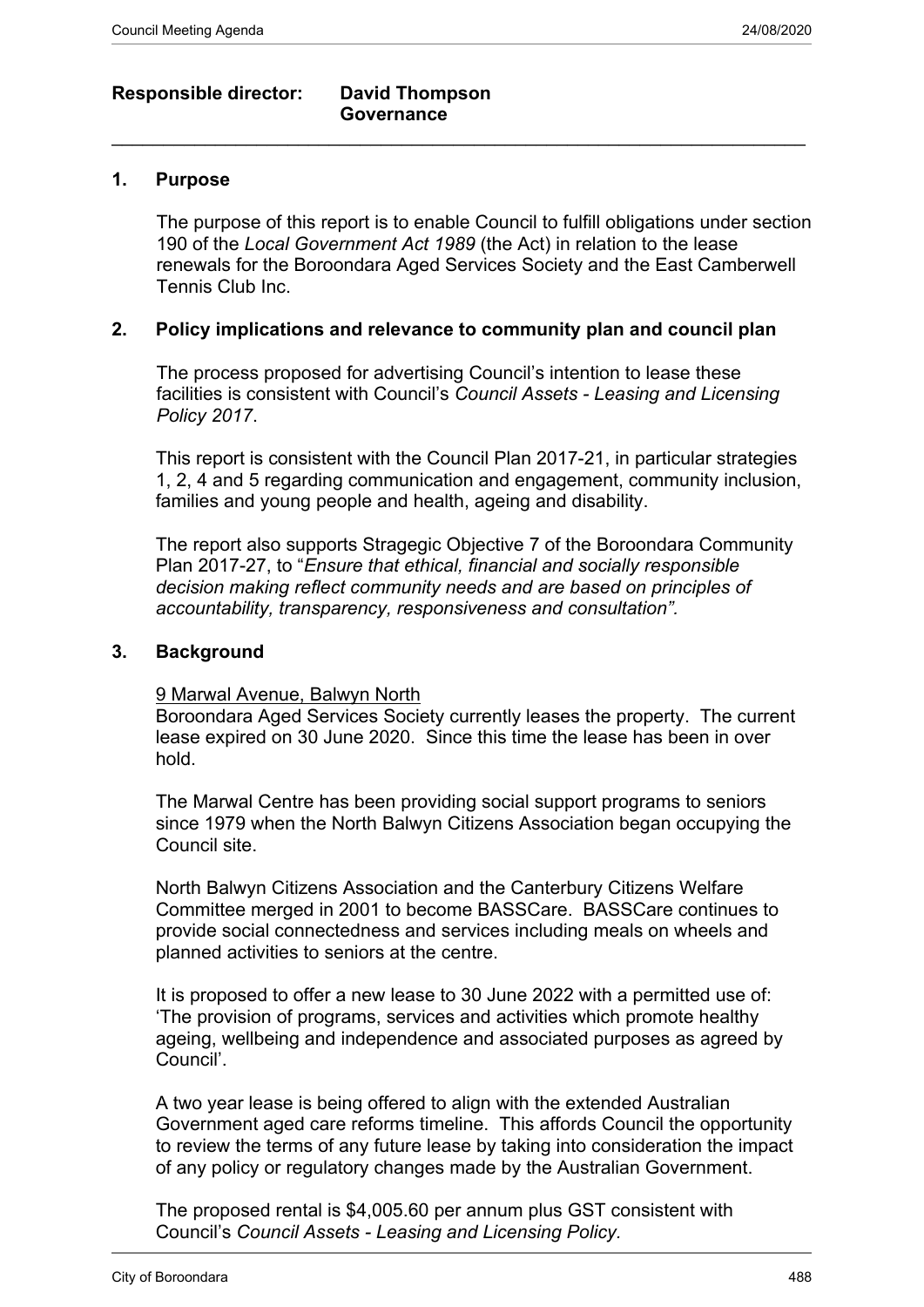#### 2A Spencer Street, Camberwell

East Camberwell Tennis Club Inc (the Club) currently leases the property. The current lease expired in 2007. Since this time the lease has been in over hold.

A land swap to allow the anniversary trail to be continued through to Prospect Hill Road has just been completed. The land swap will alter the leased area slightly to allow for the anniversary trail to travel up the western boundary of Riversdale Park and Camberwell High School.

The Club was founded in 1920 and today has 510 members. It is proposed the new lease will be for a term of five years and this is consistent with Council's *Council Assets - Leasing and Licensing Policy.*

#### **4. Outline of key issues/options**

As the proposed new lease term for both the Boroondara Aged Services Society and the East Camberwell Tennis Club Inc. is for one year or more and the current market rental value exceeds, or will exceed \$50,000 per annum during the term, Council is required to comply with section 190 of the Act.

Under the Act Council is required to give public notice of its intention to enter into a lease and to consider any submissions received in accordance with section 223 of the Act, prior to resolving whether or not to enter into the lease.

Section 190 of the Act provides as follows:

#### *190. Restriction on power to lease land*

- *(1) A Council's power to lease any land to any person is limited to leases for a term of 50 years or less.*
- *(2) Subject to any other Act, if a Council leases any land to any person subject to any exceptions, reservations, covenants and conditions, it must comply with this section.*
- *(3) If the lease is to be*
	- *(a) for 1 year or more and*
		- *(i) the rent for any period of the lease is \$50,000 or more a year; or*
		- *(ii) the current market rental value of the land is \$50,000 or more a year; or*
	- *(b) for 10 years or more; or*
	- *(c) a building or improving lease*

*the Council must at least 4 weeks before the lease is made publish a public notice of the proposed lease.*

*(4) A person has a right to make a submission under section 223 on the proposed lease.*